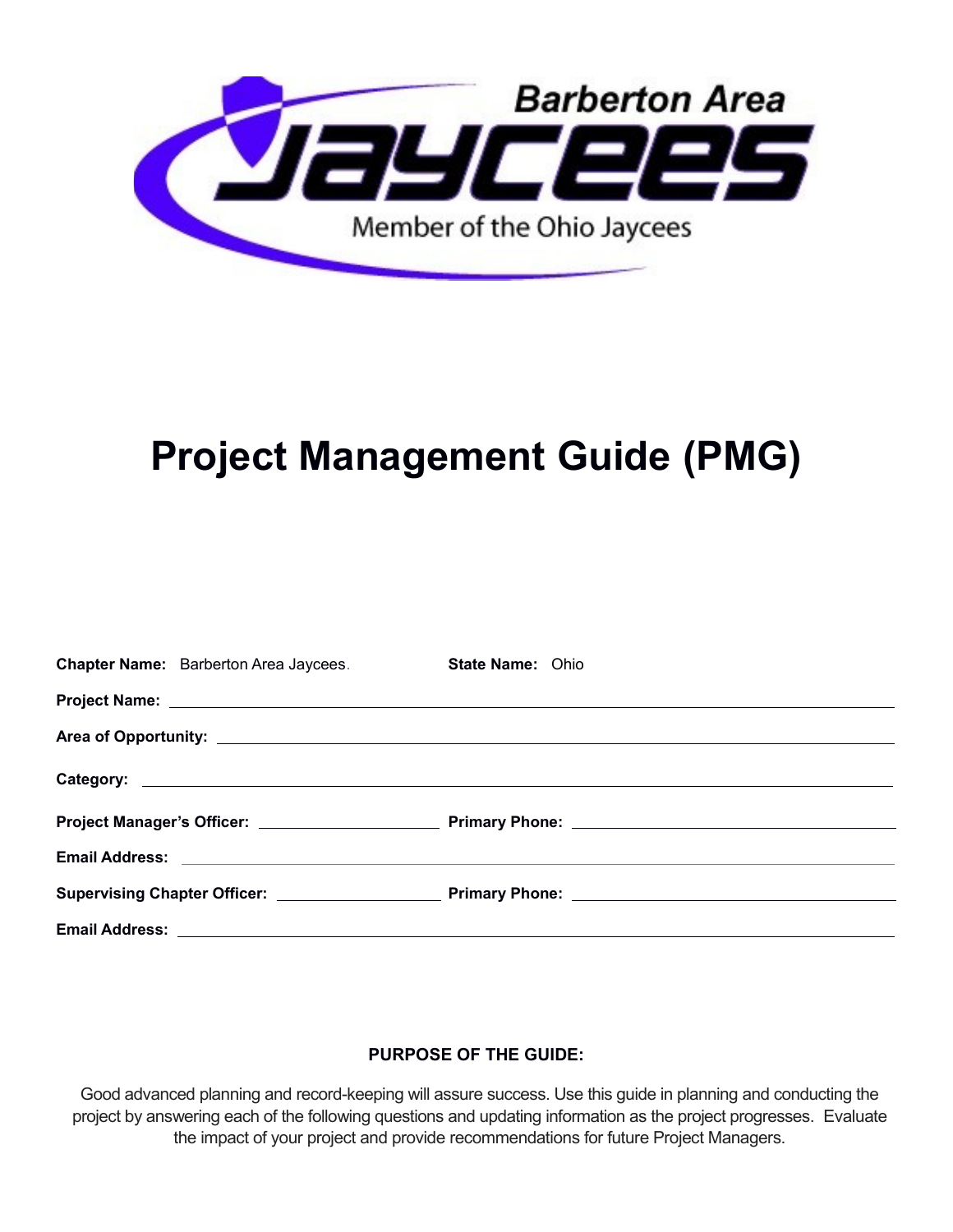#### **PLANNING**

 $\overline{a}$ 

**1. Primary Purpose** *(How does this project align with the Jaycee Mission Statement, which is to provide development opportunities for young people to create positive change?)*

#### **2. Project Overview**

 $\overline{a}$ 

**a. Give a brief description of the proposed project and background information.** *(Who, what, when, where and why?)*

**b. How will this project benefit the individual member, the chapter, and the community?**

*c.* **List specific and measurable goals to be accomplished by this project.** *(Example: Involve 25 Jaycees. Recruit 2 new members.)*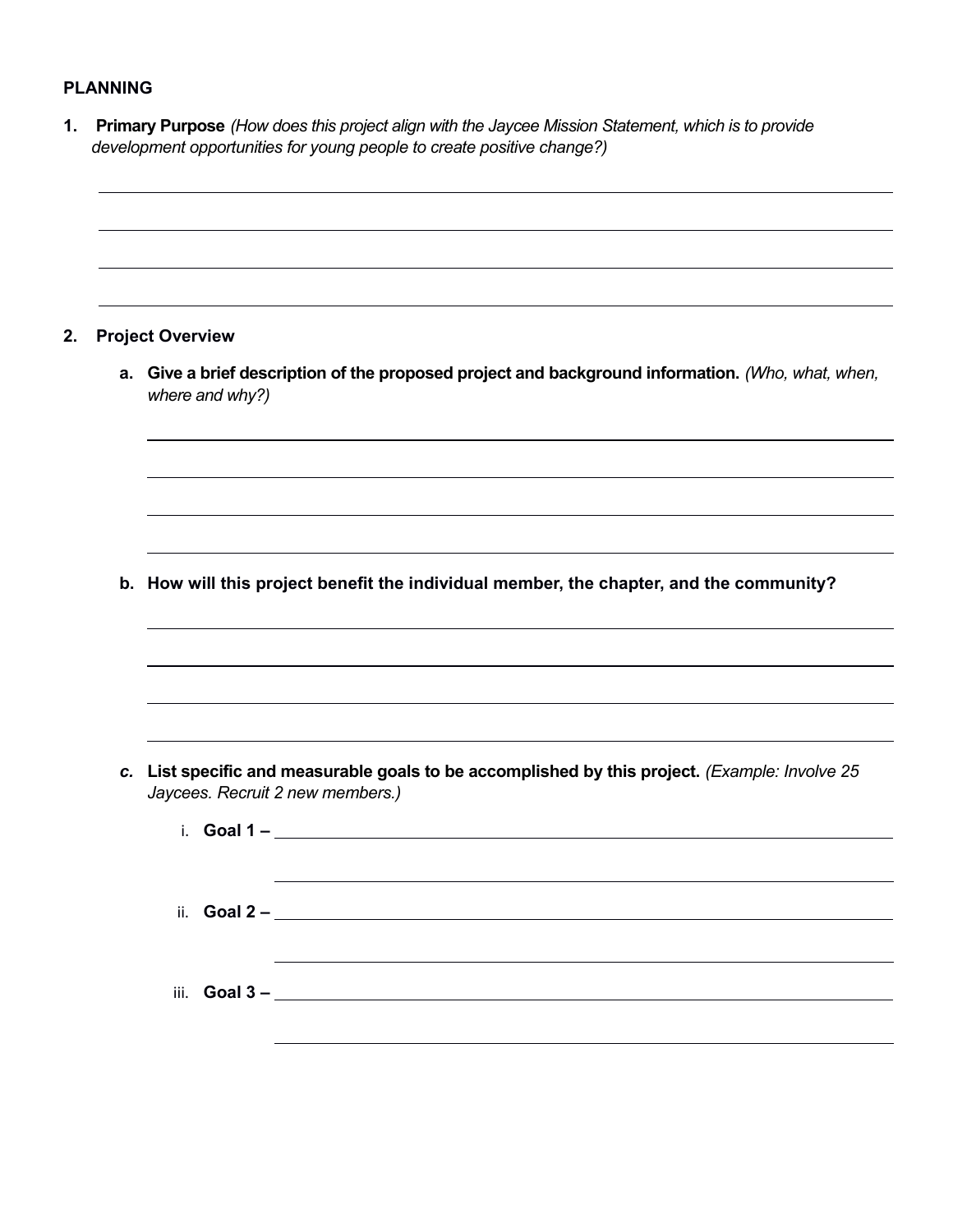**3. Steps to implementation:** *List the specific steps to bring this project to a successful completion, showing the planned dates for each step, and the person or people responsible for each step.*

|               |              |               |      |                                     |             |                             | FOR CRITICAL TASKS:   |
|---------------|--------------|---------------|------|-------------------------------------|-------------|-----------------------------|-----------------------|
|               | <b>START</b> | <b>FINISH</b> | $\%$ |                                     | CRITICAL    |                             |                       |
| TASK/ACTIVITY | DATE         | DATE          |      | PERSON(S)<br>COMPLETE   RESPONSIBLE | <b>TASK</b> |                             |                       |
|               |              |               |      |                                     | (Y/N)       | <b>POTENTIAL</b><br>PROBLEM | POTENTIAL<br>SOLUTION |
|               |              |               |      |                                     |             |                             |                       |
|               |              |               |      |                                     |             |                             |                       |
|               |              |               |      |                                     |             |                             |                       |
|               |              |               |      |                                     |             |                             |                       |
|               |              |               |      |                                     |             |                             |                       |
|               |              |               |      |                                     |             |                             |                       |
|               |              |               |      |                                     |             |                             |                       |
|               |              |               |      |                                     |             |                             |                       |
|               |              |               |      |                                     |             |                             |                       |
|               |              |               |      |                                     |             |                             |                       |
|               |              |               |      |                                     |             |                             |                       |
|               |              |               |      |                                     |             |                             |                       |
|               |              |               |      |                                     |             |                             |                       |
|               |              |               |      |                                     |             |                             |                       |
|               |              |               |      |                                     |             |                             |                       |
|               |              |               |      |                                     |             |                             |                       |
|               |              |               |      |                                     |             |                             |                       |
|               |              |               |      |                                     |             |                             |                       |
|               |              |               |      |                                     |             |                             |                       |
|               |              |               |      |                                     |             |                             |                       |
|               |              |               |      |                                     |             |                             |                       |
|               |              |               |      |                                     |             |                             |                       |
|               |              |               |      |                                     |             |                             |                       |
|               |              |               |      |                                     |             |                             |                       |
|               |              |               |      |                                     |             |                             |                       |
|               |              |               |      |                                     |             |                             |                       |
|               |              |               |      |                                     |             |                             |                       |
|               |              |               |      |                                     |             |                             |                       |
|               |              |               |      |                                     |             |                             |                       |
|               |              |               |      |                                     |             |                             |                       |
|               |              |               |      |                                     |             |                             |                       |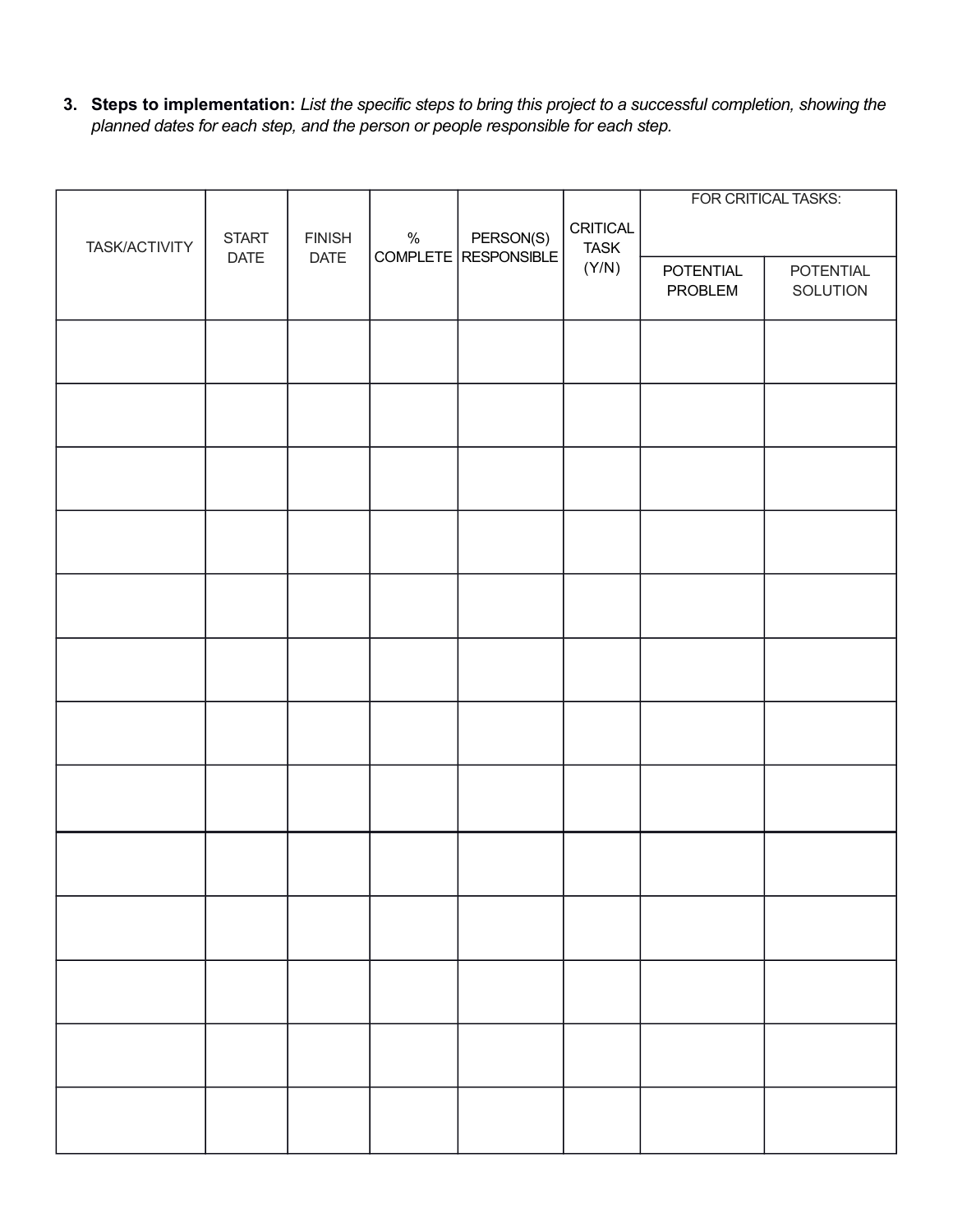## **4. Critical Contacts**

| <b>Project Manager</b>                                                                                                                                                                                                                                                                                                                                                                                        |
|---------------------------------------------------------------------------------------------------------------------------------------------------------------------------------------------------------------------------------------------------------------------------------------------------------------------------------------------------------------------------------------------------------------|
|                                                                                                                                                                                                                                                                                                                                                                                                               |
|                                                                                                                                                                                                                                                                                                                                                                                                               |
|                                                                                                                                                                                                                                                                                                                                                                                                               |
|                                                                                                                                                                                                                                                                                                                                                                                                               |
|                                                                                                                                                                                                                                                                                                                                                                                                               |
|                                                                                                                                                                                                                                                                                                                                                                                                               |
| ,我们也不会有什么?""我们的人,我们也不会有什么?""我们的人,我们也不会有什么?""我们的人,我们也不会有什么?""我们的人,我们也不会有什么?""我们的人                                                                                                                                                                                                                                                                                                                              |
|                                                                                                                                                                                                                                                                                                                                                                                                               |
|                                                                                                                                                                                                                                                                                                                                                                                                               |
|                                                                                                                                                                                                                                                                                                                                                                                                               |
|                                                                                                                                                                                                                                                                                                                                                                                                               |
| $Phone(s): \begin{tabular}{ l l } \hline \multicolumn{3}{ l }{3.5cm} \multicolumn{3}{ l }{5.5cm} \multicolumn{3}{ l }{5.5cm} \multicolumn{3}{ l }{5.5cm} \multicolumn{3}{ l }{5.5cm} \multicolumn{3}{ l }{5.5cm} \multicolumn{3}{ l }{5.5cm} \multicolumn{3}{ l }{5.5cm} \multicolumn{3}{ l }{5.5cm} \multicolumn{3}{ l }{5.5cm} \multicolumn{3}{ l }{5.5cm} \multicolumn{3}{ l }{5.5cm} \multicolumn{3}{ l $ |
|                                                                                                                                                                                                                                                                                                                                                                                                               |
| ,我们也不会有什么。""我们的人,我们也不会有什么?""我们的人,我们也不会有什么?""我们的人,我们也不会有什么?""我们的人,我们也不会有什么?""我们的人                                                                                                                                                                                                                                                                                                                              |
|                                                                                                                                                                                                                                                                                                                                                                                                               |
|                                                                                                                                                                                                                                                                                                                                                                                                               |
|                                                                                                                                                                                                                                                                                                                                                                                                               |
| Committee Member – Title: Committee Member – Title: Committee Member – Title: Committee Member – Title: Committee Member – Title: Committee Member – Title: Committee Member – Title: Committee Member – Title: Committee Memb                                                                                                                                                                                |
|                                                                                                                                                                                                                                                                                                                                                                                                               |
|                                                                                                                                                                                                                                                                                                                                                                                                               |
|                                                                                                                                                                                                                                                                                                                                                                                                               |
|                                                                                                                                                                                                                                                                                                                                                                                                               |
|                                                                                                                                                                                                                                                                                                                                                                                                               |
|                                                                                                                                                                                                                                                                                                                                                                                                               |
|                                                                                                                                                                                                                                                                                                                                                                                                               |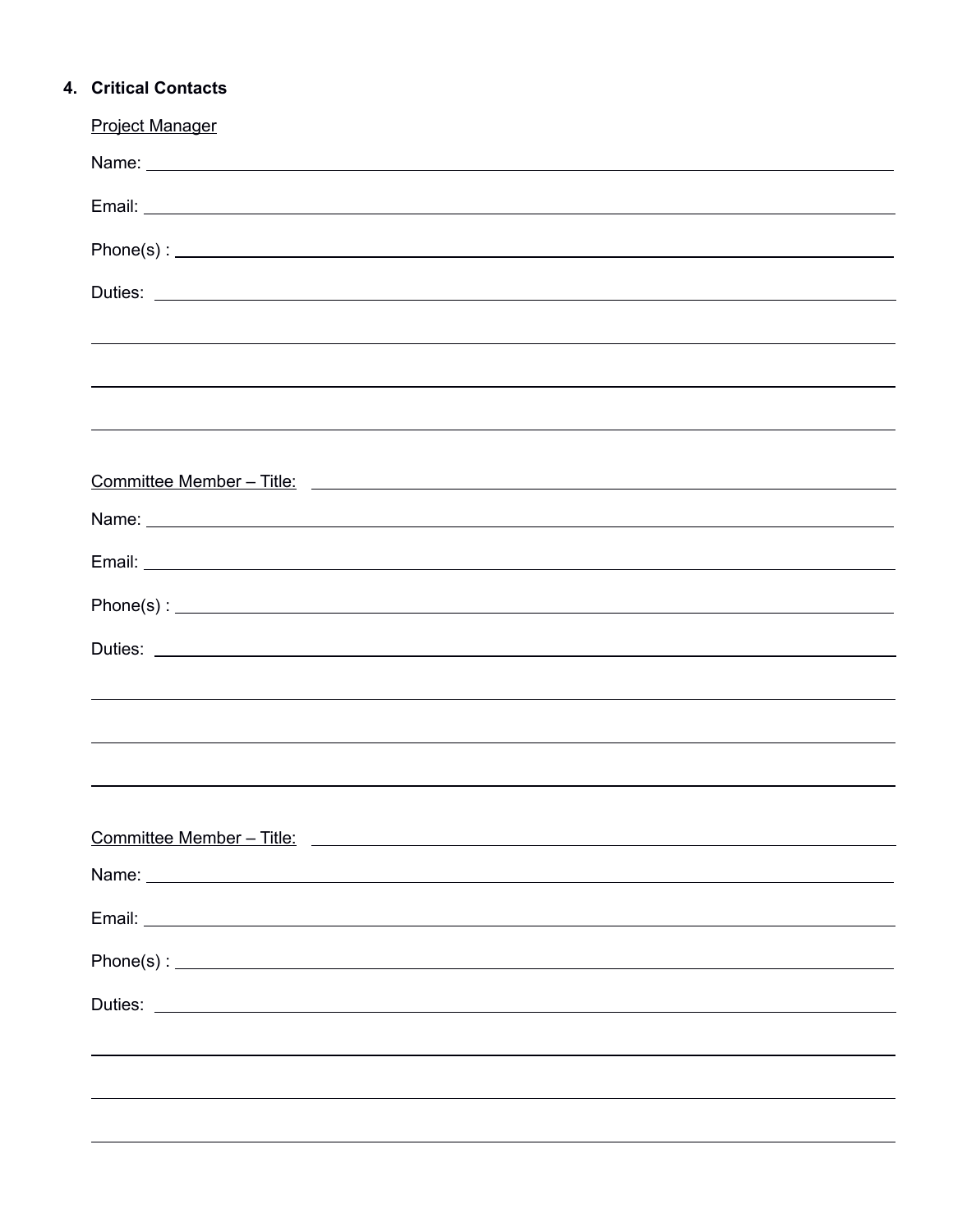| <u>Committee Member – Title:</u>                                                                                                                                                                                                    |
|-------------------------------------------------------------------------------------------------------------------------------------------------------------------------------------------------------------------------------------|
|                                                                                                                                                                                                                                     |
|                                                                                                                                                                                                                                     |
|                                                                                                                                                                                                                                     |
|                                                                                                                                                                                                                                     |
|                                                                                                                                                                                                                                     |
|                                                                                                                                                                                                                                     |
|                                                                                                                                                                                                                                     |
|                                                                                                                                                                                                                                     |
|                                                                                                                                                                                                                                     |
|                                                                                                                                                                                                                                     |
|                                                                                                                                                                                                                                     |
|                                                                                                                                                                                                                                     |
| Duties: <u>Duties:</u> 2004 and 2006 and 2007 and 2008 and 2008 and 2008 and 2008 and 2008 and 2008 and 2008 and 2008 and 2008 and 2008 and 2008 and 2008 and 2008 and 2008 and 2008 and 2008 and 2008 and 2008 and 2008 and 2008 a |
| ,我们也不会有什么。""我们的人,我们也不会有什么?""我们的人,我们也不会有什么?""我们的人,我们也不会有什么?""我们的人,我们也不会有什么?""我们的人                                                                                                                                                    |
|                                                                                                                                                                                                                                     |
|                                                                                                                                                                                                                                     |
|                                                                                                                                                                                                                                     |
|                                                                                                                                                                                                                                     |
|                                                                                                                                                                                                                                     |
|                                                                                                                                                                                                                                     |
|                                                                                                                                                                                                                                     |
|                                                                                                                                                                                                                                     |
|                                                                                                                                                                                                                                     |
|                                                                                                                                                                                                                                     |
|                                                                                                                                                                                                                                     |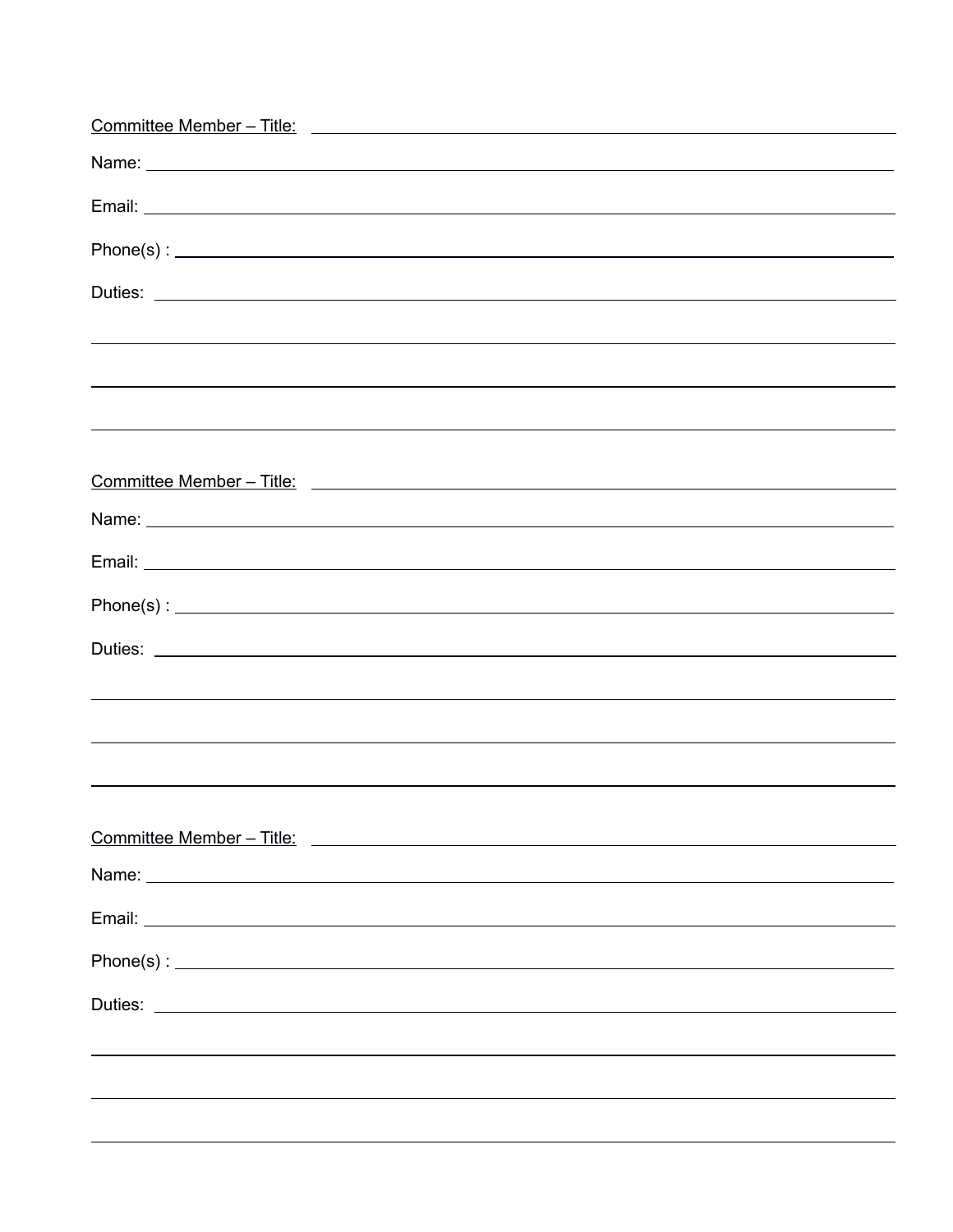## **5. What specific materials, supplies, and resources will be required?**

| Material or Supply &<br>Quantity | Person Responsible for<br>Obtaining | Date<br>Needed | Donated, Owned or<br>Purchased? | Cost/Value |
|----------------------------------|-------------------------------------|----------------|---------------------------------|------------|
|                                  |                                     |                |                                 |            |
|                                  |                                     |                |                                 |            |
|                                  |                                     |                |                                 |            |
|                                  |                                     |                |                                 |            |
|                                  |                                     |                |                                 |            |
|                                  |                                     |                |                                 |            |
|                                  |                                     |                |                                 |            |
|                                  |                                     |                |                                 |            |
|                                  |                                     |                |                                 |            |
|                                  |                                     |                |                                 |            |
|                                  |                                     |                |                                 |            |
|                                  |                                     |                |                                 |            |
|                                  |                                     |                |                                 |            |
|                                  |                                     |                |                                 |            |
|                                  |                                     |                |                                 |            |
|                                  |                                     |                |                                 |            |
|                                  |                                     |                |                                 |            |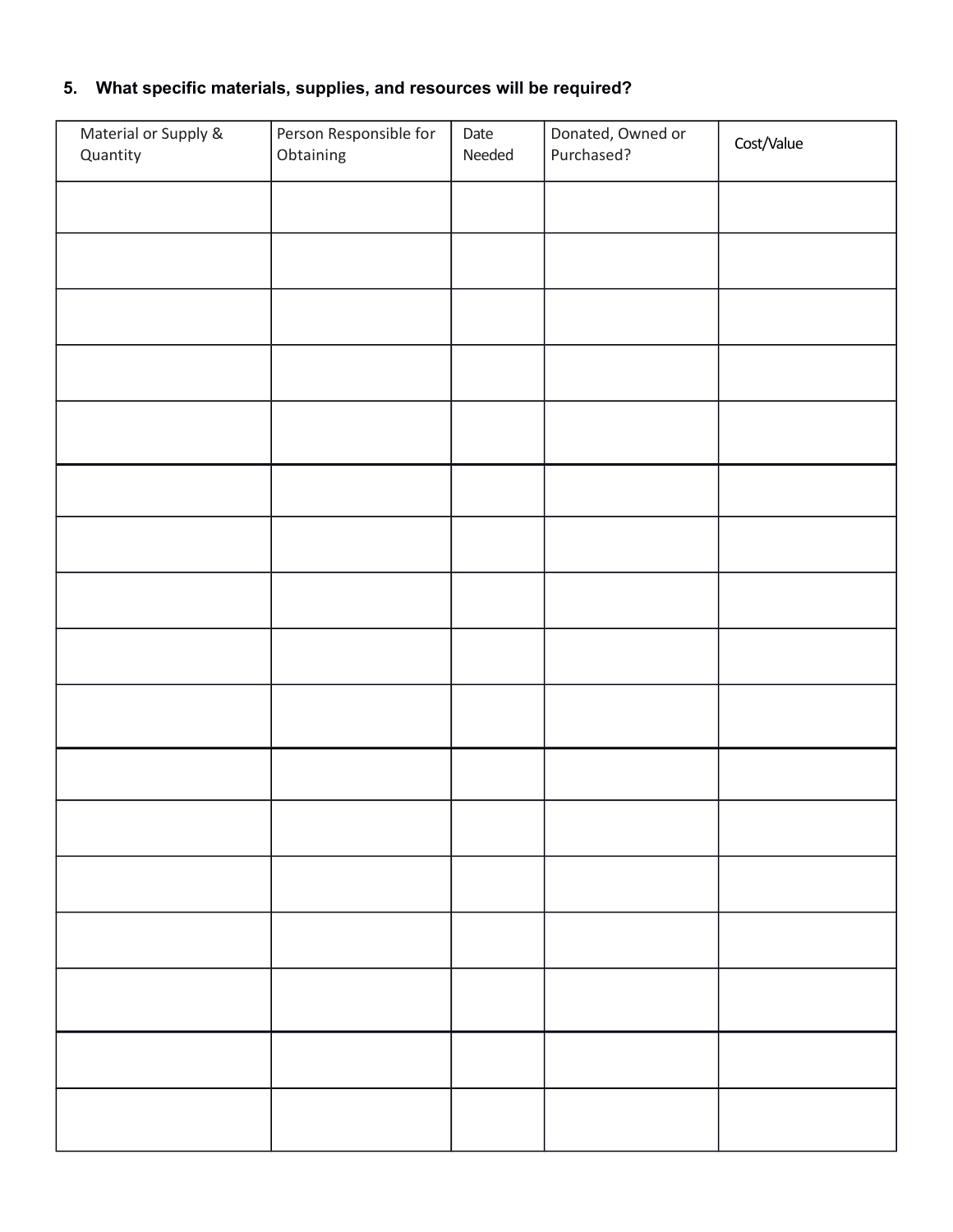6. Complete a proposed budget indicating all anticipated income and expenses

## **Proposed Budget**

| <b>INCOME:</b>                 |                     | <b>PROPOSED</b>        |
|--------------------------------|---------------------|------------------------|
|                                |                     |                        |
| Value of donated items (list)  |                     |                        |
|                                |                     |                        |
|                                |                     |                        |
|                                |                     | . 5                    |
|                                |                     |                        |
| Other sources of income (list) |                     |                        |
|                                |                     |                        |
|                                |                     |                        |
|                                |                     |                        |
|                                |                     |                        |
|                                |                     |                        |
|                                |                     | . 5                    |
|                                |                     |                        |
|                                |                     |                        |
|                                |                     |                        |
| <b>EXPENSES:</b>               | <b>TOTAL INCOME</b> | .\$<br><b>PROPOSED</b> |
| Value of donated items (list)  |                     |                        |
|                                |                     | $\cdot$                |
|                                |                     |                        |
|                                |                     |                        |
|                                |                     |                        |
|                                |                     |                        |
| <b>Other expenses (list)</b>   |                     |                        |
|                                |                     |                        |
|                                |                     |                        |
|                                |                     |                        |
|                                |                     | . \$                   |
|                                |                     |                        |
|                                |                     |                        |
|                                |                     |                        |
|                                |                     |                        |
|                                |                     |                        |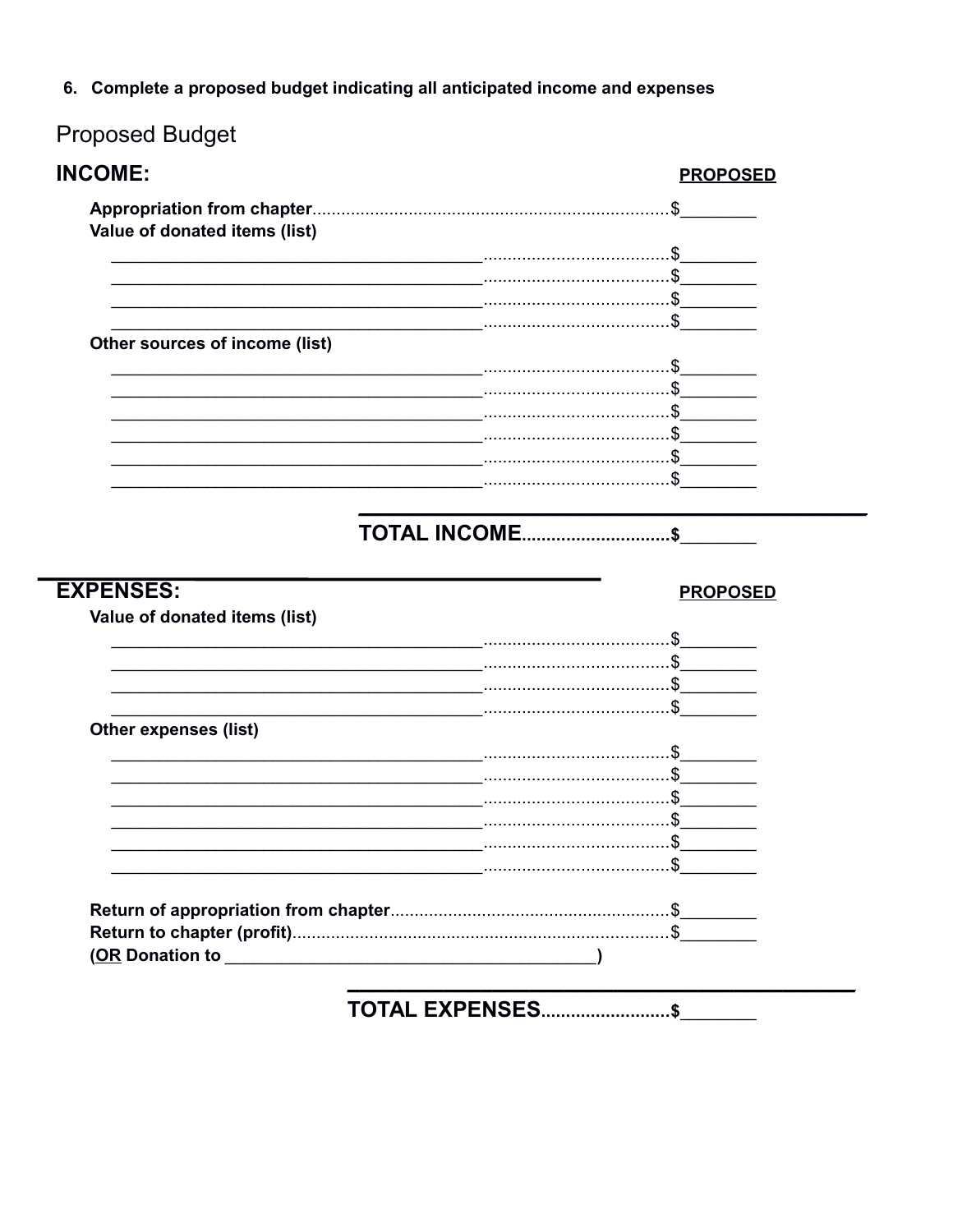| 7. | Describe the potential problems and solutions to successfully complete this project.                                                                                                                                           |  |
|----|--------------------------------------------------------------------------------------------------------------------------------------------------------------------------------------------------------------------------------|--|
|    |                                                                                                                                                                                                                                |  |
|    |                                                                                                                                                                                                                                |  |
|    | <u> 2008 - Andrea San Andrea San Andrea San Andrea San Andrea San Andrea San Andrea San Andrea San Andrea San An</u>                                                                                                           |  |
|    |                                                                                                                                                                                                                                |  |
|    |                                                                                                                                                                                                                                |  |
|    |                                                                                                                                                                                                                                |  |
|    |                                                                                                                                                                                                                                |  |
|    |                                                                                                                                                                                                                                |  |
|    |                                                                                                                                                                                                                                |  |
|    |                                                                                                                                                                                                                                |  |
|    |                                                                                                                                                                                                                                |  |
|    |                                                                                                                                                                                                                                |  |
|    |                                                                                                                                                                                                                                |  |
|    |                                                                                                                                                                                                                                |  |
|    | Potential Solution: Law Management Contract Contract Contract Contract Contract Contract Contract Contract Contract Contract Contract Contract Contract Contract Contract Contract Contract Contract Contract Contract Contrac |  |
|    |                                                                                                                                                                                                                                |  |
|    | Potential Problem: Later and Contract and Contract and Contract and Contract and Contract and Contract and Contract and Contract and Contract and Contract and Contract and Contract and Contract and Contract and Contract an |  |
|    | Potential Solution: Later and Contract and Contract and Contract and Contract and Contract and Contract and                                                                                                                    |  |
|    |                                                                                                                                                                                                                                |  |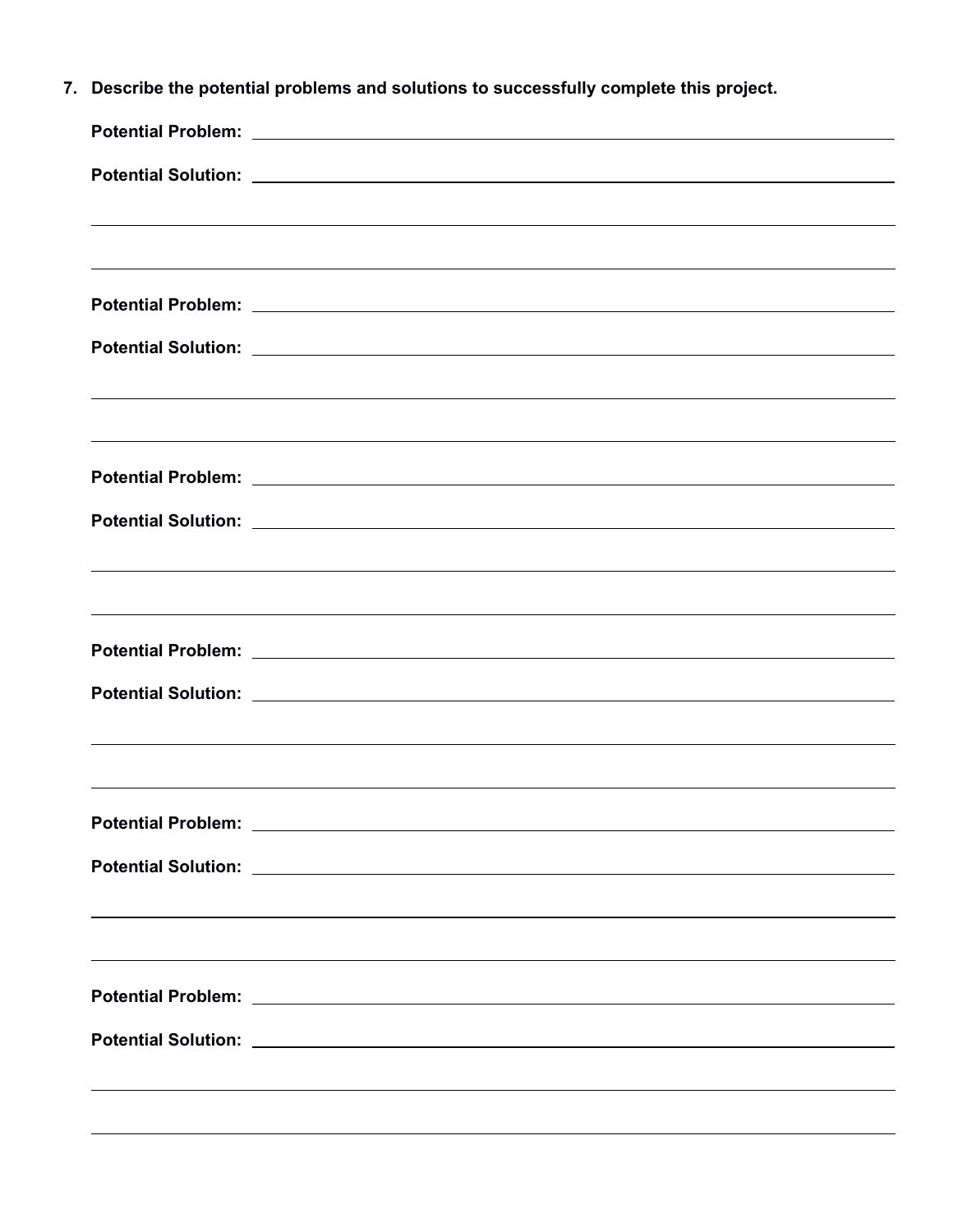#### **EVALUATION**

| 8. | List solutions and/or recommendations for future Project Managers. (List here anything that you would do<br>differently the next time this project is run. Would you make contacts earlier? Was manpower sufficient?<br>Could this project be broadened or should it be more focused?) |
|----|----------------------------------------------------------------------------------------------------------------------------------------------------------------------------------------------------------------------------------------------------------------------------------------|
|    |                                                                                                                                                                                                                                                                                        |
| 9. | <b>Results</b>                                                                                                                                                                                                                                                                         |
|    | Primary Purpose: Restate your primary purpose                                                                                                                                                                                                                                          |
|    |                                                                                                                                                                                                                                                                                        |
|    |                                                                                                                                                                                                                                                                                        |
|    | Results: Concisely state the results of this project                                                                                                                                                                                                                                   |
|    |                                                                                                                                                                                                                                                                                        |
|    |                                                                                                                                                                                                                                                                                        |
|    | Goal 1: Restate your goal                                                                                                                                                                                                                                                              |
|    |                                                                                                                                                                                                                                                                                        |

**Result:** *State the result, in measurable numbers when possible (ie. You wanted 10 Jaycees to attend and 15 attended – 150% success)*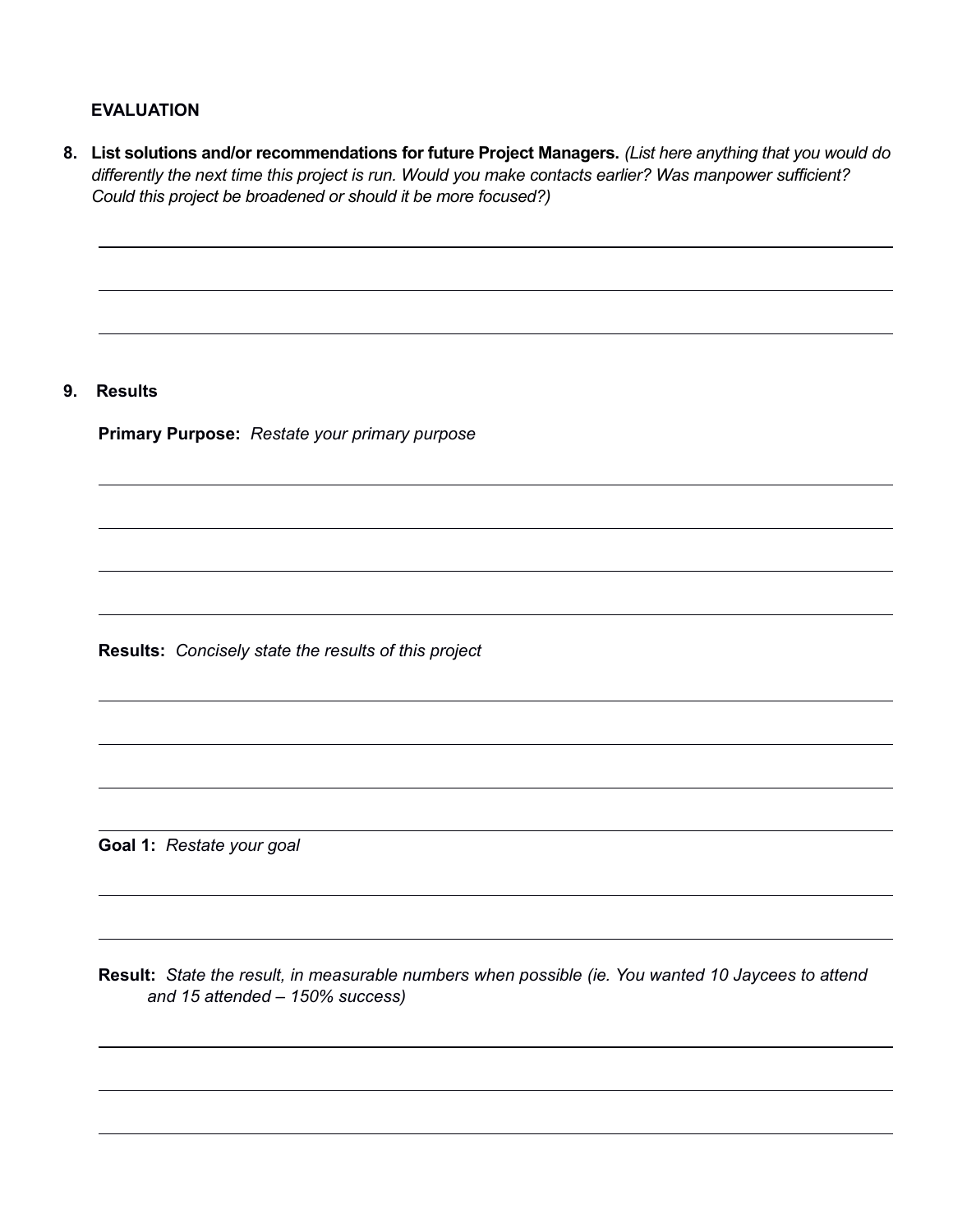**Result:** *State the result, in measurable numbers when possible (ie. You wanted 10 Jaycees to attend and 15 attended – 150% success)*

**Goal 3:** *Restate your goal*

**Result:** *State the result, in measurable numbers when possible (ie. You wanted 10 Jaycees to attend and 15 attended – 150% success)*

**Project Summary :** *This is your "wow statement". Use this area to explain why this project should (or should not) be run again. This is your time to brag! Be positive and descriptive.*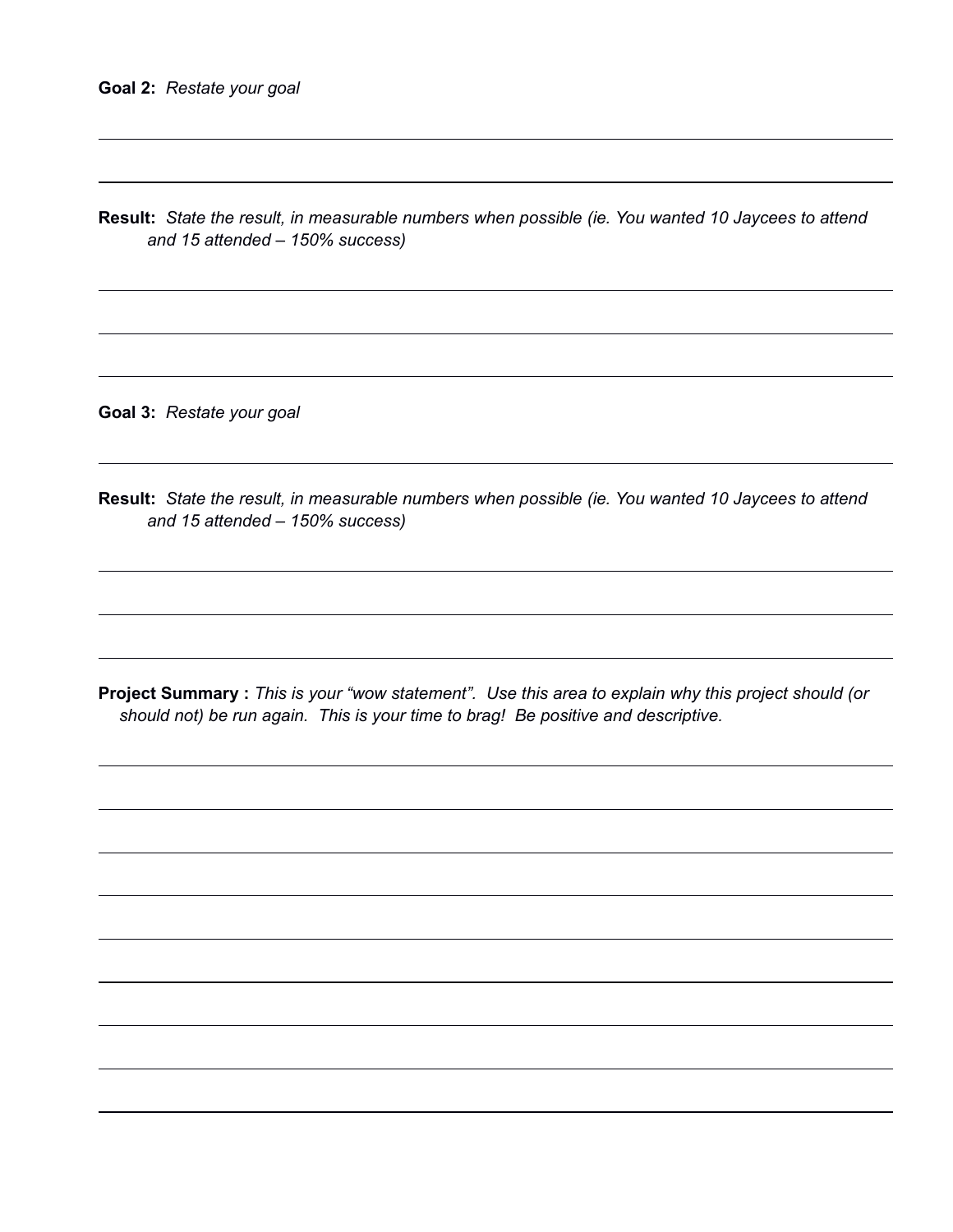### **Project Benefit :**

 **Individual Impact:** *Use this area to describe the benefit(s) of conducting this project for the individual chapter members or the benefit to yourself or another member.*

 **Chapter Impact:** *Use this area to describe the benefit(s) of conducting this project for your chapter.*

 **Community Impact:** *Use this area to describe the benefit(s) of conducting this project creates positive change in your community.*

**10. Appendices** (Attach your final financial statement and list of contacts. \*Optional: Attach other documentation as appropriate)

- **a.** Final Financial Statement
- **b.** Contacts
- **c.** Contracts and agreements \*
- **d.** Pictures \*
- *e.* Press Releases, articles, and media coverage \*